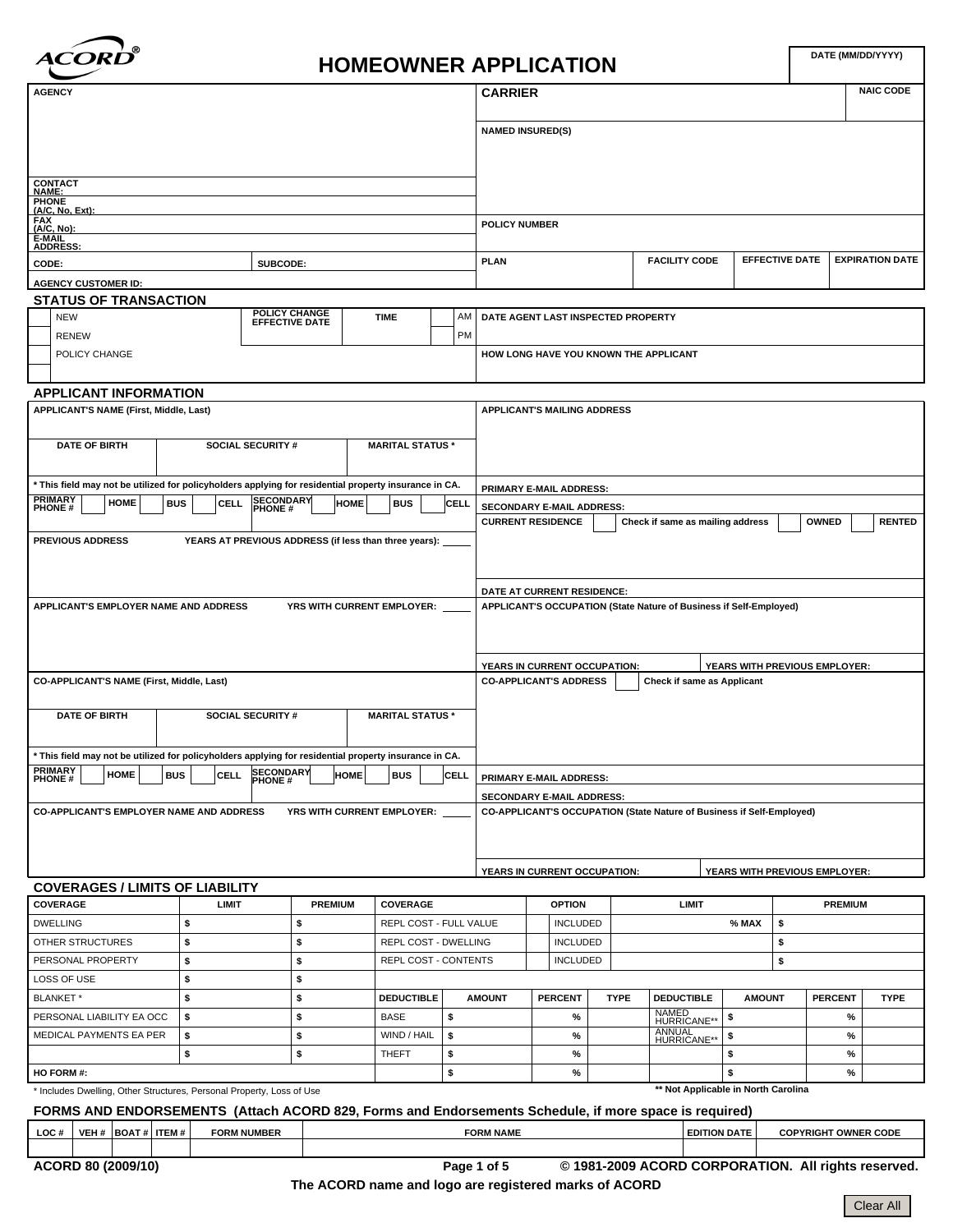## **AGENCY CUSTOMER ID:**

|                          |                              |       |                         |                     |                                                                             |                                    |                   |                    | PAYMENT PLAN (Attach ACORD 610, Premium Payment Supplement, if additional information is required)    |                                           |                       |                                  |                                                |                                       |                     |               |                  |                        |                              |                                        |              |                           |                                      |  |
|--------------------------|------------------------------|-------|-------------------------|---------------------|-----------------------------------------------------------------------------|------------------------------------|-------------------|--------------------|-------------------------------------------------------------------------------------------------------|-------------------------------------------|-----------------------|----------------------------------|------------------------------------------------|---------------------------------------|---------------------|---------------|------------------|------------------------|------------------------------|----------------------------------------|--------------|---------------------------|--------------------------------------|--|
| <b>BILLING ACCOUNT#:</b> |                              |       |                         |                     |                                                                             |                                    |                   | DEPOSIT AMOUNT: \$ |                                                                                                       |                                           |                       |                                  |                                                |                                       |                     |               |                  |                        | <b>EST TOTAL PREMIUM: \$</b> |                                        |              |                           |                                      |  |
| <b>BILLING</b>           |                              |       |                         | <b>PAYMENT PLAN</b> |                                                                             |                                    |                   |                    | <b>PAYMENT METHOD</b>                                                                                 |                                           |                       |                                  |                                                |                                       |                     |               |                  |                        |                              | <b>MAIL POLICY TO:</b>                 |              |                           |                                      |  |
|                          | DIRECT BILL - POLICY         |       |                         | <b>FULL PAY</b>     |                                                                             |                                    | <b>BI-MONTHLY</b> |                    | CASH                                                                                                  |                                           |                       | <b>EFT</b>                       |                                                |                                       |                     |               |                  |                        |                              | <b>AGENT</b>                           |              |                           |                                      |  |
|                          | <b>DIRECT BILL - ACCT</b>    |       |                         | ANNUAL              |                                                                             |                                    | <b>MONTHLY</b>    |                    | <b>CHECK</b>                                                                                          |                                           |                       | PAYROLL DEDUCTION                |                                                |                                       |                     |               |                  |                        |                              | <b>INSURED</b>                         |              |                           |                                      |  |
|                          | AGENCY BILL                  |       |                         | SEMI-ANNUAL         |                                                                             |                                    |                   |                    | <b>CREDIT CARD</b>                                                                                    |                                           |                       | PRE-AUTHORIZED DRAFT/CHECK (PAC) |                                                |                                       |                     |               |                  |                        |                              |                                        |              |                           |                                      |  |
|                          |                              |       |                         | QUARTERLY           |                                                                             |                                    |                   |                    | * Not applicable in NC                                                                                |                                           |                       |                                  |                                                |                                       |                     |               |                  |                        |                              |                                        |              |                           |                                      |  |
| <b>PAYOR</b>             |                              |       |                         |                     |                                                                             |                                    |                   |                    | <b>PREMIUM FINANCED?</b>                                                                              |                                           |                       | <b>FINANCE COMPANY</b>           |                                                |                                       |                     |               |                  |                        |                              |                                        |              |                           |                                      |  |
|                          | <b>INSURED</b>               |       | <b>MORTGAGEE</b>        |                     |                                                                             |                                    |                   |                    | Y/N                                                                                                   |                                           |                       |                                  |                                                |                                       |                     |               |                  |                        |                              |                                        |              |                           |                                      |  |
|                          | <b>RATING / UNDERWRITING</b> |       |                         |                     |                                                                             |                                    |                   |                    |                                                                                                       |                                           |                       |                                  |                                                |                                       |                     |               |                  |                        |                              |                                        |              |                           |                                      |  |
|                          | <b>CONSTRUCTION TYPE</b>     |       | %                       |                     |                                                                             | <b>COURSE OF CONSTRUCTION</b>      |                   |                    | <b>HOUSEKEEPING CONDITION</b>                                                                         |                                           |                       |                                  |                                                |                                       |                     |               |                  |                        |                              | <b>DISTANCE TO</b>                     |              |                           |                                      |  |
|                          |                              |       |                         |                     |                                                                             |                                    |                   |                    | PROTECTION DEVICE TYPE<br>SMOKE TEMP                                                                  |                                           |                       |                                  |                                                |                                       | <b>FIRE HYDRANT</b> |               |                  | <b>FIRE STATION</b>    |                              |                                        |              |                           |                                      |  |
|                          | MASONRY VENEER               |       |                         |                     |                                                                             | <b>BUILDERS RISK</b>               |                   |                    | <b>EXCELLENT</b>                                                                                      |                                           |                       | AVERAGE                          |                                                | <b>SYSTEM</b>                         |                     |               |                  | <b>BURG</b>            |                              |                                        |              |                           |                                      |  |
|                          | <b>FRAME</b>                 |       |                         |                     |                                                                             | <b>RENOVATION</b>                  |                   |                    | GOOD<br>PLUMBING CONDITION                                                                            |                                           |                       | <b>BELOW AVG</b>                 |                                                | CENTRAL                               |                     |               |                  |                        |                              | # FIRE DIVISIONS                       | FT.          |                           | MI<br># UNITS FIRE DIV               |  |
|                          | <b>MASONRY</b>               |       |                         |                     |                                                                             | <b>RECONSTRUCTION</b>              |                   |                    | <b>EXCELLENT</b>                                                                                      |                                           |                       | AVERAGE                          |                                                | <b>DIRECT</b>                         |                     |               |                  |                        |                              |                                        |              |                           |                                      |  |
|                          |                              |       |                         |                     | <b>OCCUPANCY</b>                                                            |                                    |                   |                    |                                                                                                       |                                           |                       |                                  |                                                | <b>LOCAL</b>                          |                     |               |                  |                        |                              |                                        |              |                           |                                      |  |
| <b>SIDING</b>            |                              |       | %                       |                     | <b>OWNER</b>                                                                |                                    |                   |                    | GOOD                                                                                                  |                                           |                       | <b>BELOW AVG</b>                 |                                                | <b>DOOR LOCK</b>                      |                     |               | <b>SPRINKLER</b> |                        |                              | <b>PROT CLASS</b>                      |              |                           | <b>FIRE EXTINGUISHER</b>             |  |
|                          | ALUMINUM SIDING              |       |                         |                     | TENANT                                                                      |                                    |                   |                    | ANY KNOWN LEAKS? (Y/N)                                                                                |                                           |                       |                                  |                                                |                                       | <b>DEADBOLT</b>     |               |                  | PARTIAL                |                              |                                        |              |                           | Y/N                                  |  |
|                          | <b>STUCCO</b>                |       |                         |                     |                                                                             | <b>UNOCCUPIED</b>                  |                   |                    | <b>ROOF CONDITION</b>                                                                                 |                                           |                       |                                  |                                                |                                       | <b>SPRING</b>       |               | <b>FULL</b>      |                        | <b>TERRITORY</b>             |                                        |              |                           |                                      |  |
|                          | VINYL SIDING / PLASTIC       |       |                         |                     | <b>VACANT</b>                                                               |                                    |                   |                    | <b>EXCELLENT</b>                                                                                      |                                           |                       | AVERAGE                          |                                                |                                       |                     |               |                  |                        |                              |                                        |              |                           |                                      |  |
|                          | CEDAR, WOOD,<br>SHINGLE      |       |                         |                     |                                                                             |                                    |                   |                    | GOOD                                                                                                  |                                           |                       | <b>BELOW AVG</b>                 |                                                | <b>FIRE DISTRICT NAME</b>             |                     |               |                  |                        |                              |                                        |              | <b>FIRE DIST CODE</b>     |                                      |  |
|                          | EIFSCB (on cinder block)     |       |                         |                     |                                                                             | <b>RESIDENCE TYPE</b>              |                   |                    | <b>ROOF MATERIAL</b>                                                                                  |                                           |                       |                                  |                                                |                                       |                     |               |                  |                        |                              |                                        |              |                           |                                      |  |
|                          | EIFSS (on studs)             |       |                         |                     |                                                                             | <b>DWELLING</b>                    |                   |                    |                                                                                                       |                                           |                       |                                  |                                                | <b>PRIMARY HEAT</b>                   |                     |               |                  | <b>NONE</b>            |                              | <b>SECONDARY HEAT</b>                  |              |                           | <b>NONE</b>                          |  |
|                          |                              |       |                         |                     | <b>DISTANCE TO TIDAL WATER</b><br>APARTMENT                                 |                                    |                   |                    |                                                                                                       |                                           |                       |                                  |                                                |                                       |                     |               |                  |                        |                              |                                        |              |                           |                                      |  |
|                          | YEAR EIFS INSTALLED:         |       |                         |                     | Milesl <br>Feet<br>DATE HEATING SYSTEM LAST SERVICED:<br><b>CONDOMINIUM</b> |                                    |                   |                    |                                                                                                       |                                           |                       |                                  |                                                |                                       |                     |               |                  |                        |                              |                                        |              |                           |                                      |  |
|                          | <b>USAGE TYPE</b>            |       |                         |                     |                                                                             | <b>TOWNHOUSE</b>                   |                   |                    | <b>PURCHASE PRICE</b>                                                                                 |                                           |                       | <b>PURCHASE DATE</b>             |                                                | <b>WIRING</b>                         |                     |               |                  |                        |                              |                                        |              | <b>ELECTRICAL SYSTEMS</b> |                                      |  |
|                          | PRIMARY                      |       | SEASONAL                |                     |                                                                             | <b>ROWHOUSE</b>                    |                   | \$                 |                                                                                                       |                                           |                       |                                  |                                                |                                       | <b>COPPER</b>       |               |                  | LAST INSPECTED DATE    |                              |                                        |              | <b>CIRCUIT BREAKERS</b>   |                                      |  |
|                          | SECONDARY                    |       | <b>FARM</b>             |                     | CO-OP                                                                       |                                    |                   |                    | <b>SECURITY</b>                                                                                       |                                           |                       |                                  |                                                |                                       | ALUMINUM            |               |                  |                        |                              |                                        | <b>FUSES</b> |                           |                                      |  |
|                          |                              |       |                         |                     |                                                                             |                                    |                   |                    | <b>VISIBLE FROM</b><br><b>VISIBLE TO</b><br><b>KNOB &amp; TUBE</b><br><b>NEIGHBORS</b><br><b>ROAD</b> |                                           |                       |                                  |                                                |                                       |                     |               |                  | <b>NUMBER OF AMPS</b>  |                              |                                        |              |                           |                                      |  |
|                          |                              |       |                         |                     |                                                                             |                                    |                   |                    | <b>OCCUPIED DAILY</b>                                                                                 |                                           |                       |                                  |                                                |                                       |                     |               |                  |                        |                              |                                        |              |                           |                                      |  |
|                          | YEAR BUILT                   |       | # ROOMS                 |                     |                                                                             | # FAMILIES                         |                   |                    | <b>RATING CREDITS</b>                                                                                 |                                           |                       | <b>DWELLING LOCATION</b>         |                                                |                                       | <b>RATING</b>       |               |                  |                        |                              | <b>RENOVATIONS</b>                     |              | PART COMP                 | <b>YEAR</b>                          |  |
|                          |                              |       |                         |                     |                                                                             |                                    |                   |                    | NON-SMOKER                                                                                            |                                           |                       | IN CITY LIMITS                   |                                                |                                       |                     | <b>CLASS</b>  |                  | <b>SPECIFIC</b>        | <b>WIRING</b>                |                                        |              |                           |                                      |  |
|                          | <b>MARKET VALUE</b>          |       | # APARTMENTS            |                     |                                                                             | # HOUSEHOLD<br>RESIDENTS           |                   |                    | <b>MANNED SECURITY</b><br>IN FIRE DISTRICT                                                            |                                           |                       |                                  |                                                |                                       | <b>FOUNDATION</b>   |               | <b>NONE</b>      |                        | <b>PLUMBING</b>              |                                        |              |                           |                                      |  |
| \$                       |                              |       |                         |                     |                                                                             |                                    |                   |                    | LIGHTNING PROTECTION<br>IN PROT SUBURB                                                                |                                           |                       |                                  |                                                |                                       |                     | <b>OPEN</b>   |                  |                        | <b>HEATING</b>               |                                        |              |                           |                                      |  |
|                          | <b>REPLACEMENT COST</b>      |       | # WEEKS RENTED          |                     |                                                                             | <b>TAX CODE</b>                    |                   |                    | OFF PREMISE THEFT EXCL                                                                                |                                           |                       |                                  |                                                |                                       |                     | <b>CLOSED</b> |                  |                        | <b>ROOFING</b>               |                                        |              |                           |                                      |  |
| \$                       |                              |       |                         |                     |                                                                             |                                    |                   |                    |                                                                                                       | FUEL STORAGE TANK LOCATION<br><b>NONE</b> |                       |                                  |                                                |                                       |                     |               |                  | <b>EXTERIOR PAINT</b>  |                              |                                        |              |                           |                                      |  |
|                          | <b>TOTAL LIVING AREA</b>     |       | <b>BLDG CODE GRADE</b>  |                     |                                                                             |                                    |                   |                    |                                                                                                       |                                           |                       |                                  |                                                | INDOORS ABOVE GROUND MASONRY FLOOR    |                     |               |                  |                        |                              | <b>WIND CLASS</b>                      |              |                           |                                      |  |
|                          |                              | SQ FT |                         |                     |                                                                             |                                    |                   |                    | <b>SWIMMING POOL</b><br><b>NONE</b>                                                                   |                                           |                       |                                  |                                                | INDOORS ABOVE GROUND NO MASONRY FLOOR |                     |               |                  |                        | <b>RESISTIVE</b>             |                                        |              |                           |                                      |  |
|                          | <b>BASEMENT AREA</b>         |       | <b>INSPECTED (Y/N):</b> |                     |                                                                             |                                    |                   |                    | ABOVE GROUND                                                                                          |                                           | OUTDOORS ABOVE GROUND |                                  |                                                |                                       |                     |               |                  |                        | SEMI-RESISTIVE               |                                        |              |                           |                                      |  |
|                          |                              |       |                         |                     |                                                                             | FIREPLACES (Enter # or 0 for none) |                   |                    | <b>IN GROUND</b>                                                                                      |                                           |                       |                                  |                                                |                                       |                     |               |                  |                        | <b>WINDSTORM</b>             |                                        |              |                           |                                      |  |
|                          | <b>GARAGE AREA</b>           | SQ FT |                         |                     |                                                                             |                                    |                   |                    |                                                                                                       |                                           |                       |                                  | OUTDOORS BELOW GROUND<br><b>STORM SHUTTERS</b> |                                       |                     |               |                  |                        |                              |                                        |              |                           |                                      |  |
|                          |                              |       | <b>CHIMNEYS</b>         |                     |                                                                             |                                    |                   |                    | <b>APPROVED FENCE</b>                                                                                 |                                           |                       | FUEL LINE LOCATION               |                                                |                                       |                     |               |                  |                        | Α                            |                                        | B            |                           |                                      |  |
|                          | <b>BREEZEWAY AREA</b>        | SQ FT | <b>HEARTHS</b>          |                     |                                                                             |                                    |                   |                    | <b>DIVING BOARD</b>                                                                                   |                                           |                       |                                  |                                                |                                       |                     |               |                  |                        |                              |                                        |              |                           |                                      |  |
|                          |                              |       | PRE-FAB                 |                     |                                                                             |                                    |                   | <b>SLIDE</b>       |                                                                                                       |                                           |                       | <b>UNDER GROUND</b>              |                                                |                                       |                     |               |                  |                        |                              |                                        |              |                           |                                      |  |
|                          | <b>LOCATION SCHEDULE</b>     | SQ FT | WOOD STOVE INSERT       |                     |                                                                             |                                    |                   |                    |                                                                                                       |                                           |                       | THROUGH FOUNDATION               |                                                |                                       |                     |               |                  |                        |                              | HURRICANE RESISTIVE GLASS              |              |                           |                                      |  |
|                          |                              |       |                         |                     |                                                                             |                                    |                   |                    |                                                                                                       |                                           |                       |                                  |                                                |                                       |                     |               |                  |                        |                              |                                        |              |                           |                                      |  |
| LOC#                     | <b>STREET</b>                |       |                         |                     |                                                                             |                                    |                   |                    | <b>CITY</b>                                                                                           |                                           |                       |                                  |                                                |                                       |                     | <b>COUNTY</b> |                  |                        |                              | <b>STATE</b>                           |              | $ZIP + 4$                 |                                      |  |
|                          |                              |       |                         |                     |                                                                             |                                    |                   |                    |                                                                                                       |                                           |                       |                                  |                                                |                                       |                     |               |                  |                        |                              |                                        |              |                           |                                      |  |
|                          |                              |       |                         |                     |                                                                             |                                    |                   |                    |                                                                                                       |                                           |                       |                                  |                                                |                                       |                     |               |                  |                        |                              |                                        |              |                           |                                      |  |
|                          |                              |       |                         |                     |                                                                             |                                    |                   |                    |                                                                                                       |                                           |                       |                                  |                                                |                                       |                     |               |                  |                        |                              |                                        |              |                           |                                      |  |
|                          | <b>PRIOR COVERAGE</b>        |       |                         |                     |                                                                             | <b>NO PRIOR COVERAGE</b>           |                   |                    |                                                                                                       |                                           |                       |                                  |                                                |                                       |                     |               |                  |                        |                              |                                        |              |                           |                                      |  |
|                          | <b>PRIOR CARRIER</b>         |       |                         |                     |                                                                             |                                    |                   |                    |                                                                                                       |                                           |                       |                                  |                                                | <b>PRIOR POLICY NUMBER</b>            |                     |               |                  |                        |                              |                                        |              |                           | <b>EXPIRATION DATE</b>               |  |
|                          |                              |       |                         |                     |                                                                             |                                    |                   |                    |                                                                                                       |                                           |                       |                                  |                                                |                                       |                     |               |                  |                        |                              |                                        |              |                           |                                      |  |
|                          |                              |       |                         |                     |                                                                             |                                    |                   |                    |                                                                                                       |                                           |                       |                                  |                                                |                                       |                     |               |                  |                        |                              |                                        |              |                           |                                      |  |
|                          | LOSS HISTORY THE LAST        |       |                         |                     |                                                                             |                                    |                   |                    | ANY LOSSES, WHETHER OR NOT PAID BY INSURANCE, DURING<br>YEARS, AT THIS OR AT ANY OTHER LOCATION?      |                                           |                       |                                  |                                                | Y/N                                   |                     |               |                  | IF YES, INDICATE BELOW |                              | <b>APPLICANT'S</b><br><b>INITIALS:</b> |              |                           |                                      |  |
|                          |                              |       |                         |                     |                                                                             |                                    |                   |                    |                                                                                                       |                                           |                       |                                  |                                                |                                       |                     |               |                  |                        |                              |                                        |              | <b>ENTERED BY</b>         | IN<br><b>DISPUTE</b>                 |  |
|                          | <b>LOSS DATE</b>             |       | <b>LOSS TYPE</b>        |                     |                                                                             |                                    |                   |                    | <b>DESCRIPTION OF LOSS</b>                                                                            |                                           |                       |                                  |                                                |                                       |                     |               | CAT#             |                        | <b>AMOUNT PAID</b>           |                                        |              |                           | (A)GENT DISPUTE<br>(C)OMPANY (Y / N) |  |
|                          |                              |       |                         |                     |                                                                             |                                    |                   |                    |                                                                                                       |                                           |                       |                                  |                                                |                                       |                     |               |                  | \$                     |                              |                                        |              |                           |                                      |  |
|                          |                              |       |                         |                     |                                                                             |                                    |                   |                    |                                                                                                       |                                           |                       |                                  |                                                |                                       |                     |               |                  | \$                     |                              |                                        |              |                           |                                      |  |
|                          |                              |       |                         |                     |                                                                             |                                    |                   |                    |                                                                                                       |                                           |                       |                                  |                                                |                                       |                     |               |                  | \$                     |                              |                                        |              |                           |                                      |  |
|                          |                              |       |                         |                     |                                                                             |                                    |                   |                    |                                                                                                       |                                           |                       |                                  |                                                |                                       |                     |               |                  |                        |                              |                                        |              |                           |                                      |  |

l

**\$**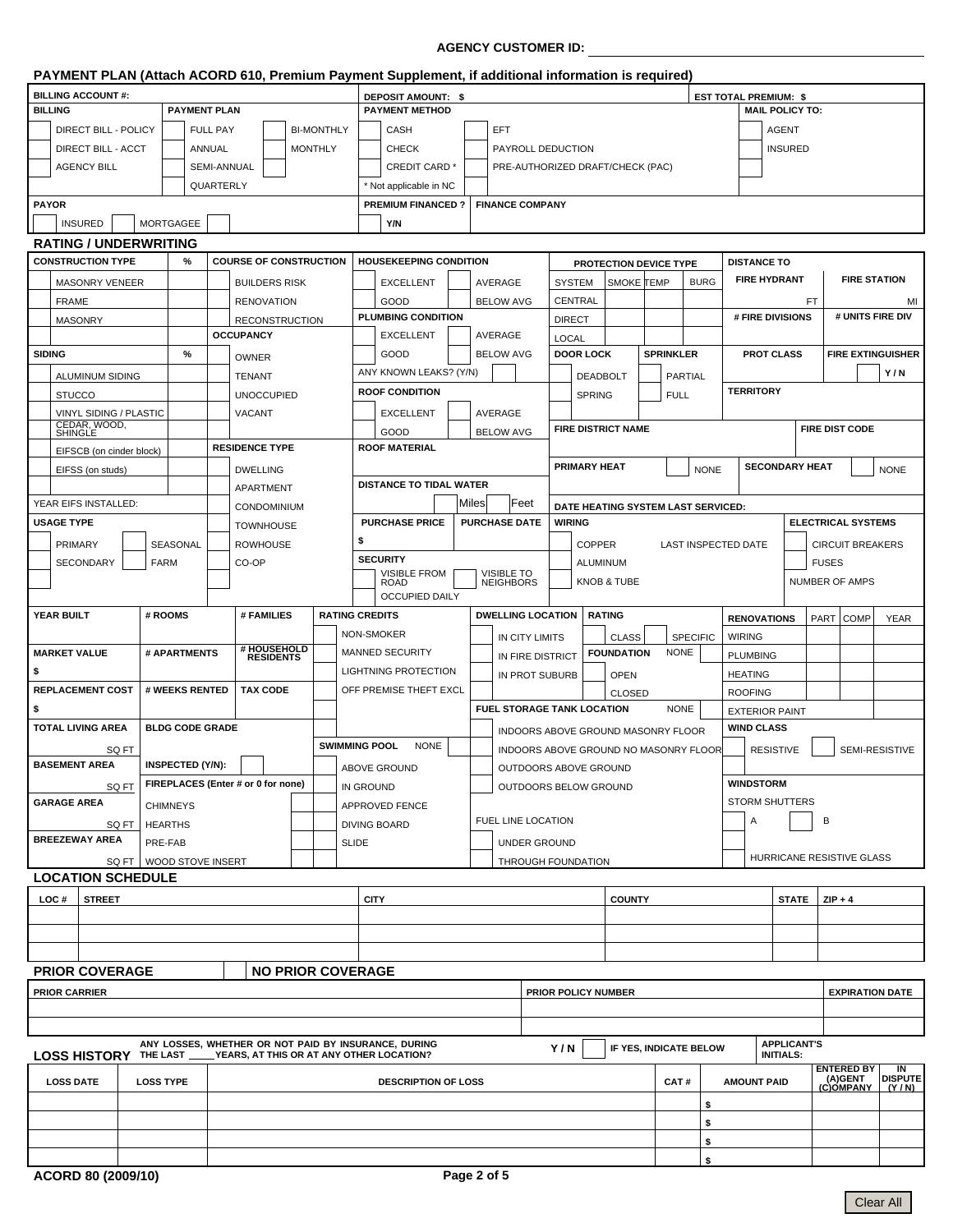#### **OPTIONAL COVERAGES - ENDORSEMENTS**

### **AGENCY CUSTOMER ID:**

| <b>COVERAGE TYPE</b>                                 |                                         |                       |                         |                  | <b>COVERAGE INFORMATION</b> | <b>PREMIUM</b>    | <b>COVERAGE TYPE</b>                                 |                                                     |                                         |                                             | <b>COVERAGE INFORMATION</b> |                   | <b>PREMIUM</b> |  |
|------------------------------------------------------|-----------------------------------------|-----------------------|-------------------------|------------------|-----------------------------|-------------------|------------------------------------------------------|-----------------------------------------------------|-----------------------------------------|---------------------------------------------|-----------------------------|-------------------|----------------|--|
| <b>ADDITIONAL</b>                                    |                                         | # PREMISES:           |                         |                  |                             | \$                | <b>INFLATION GUARD</b>                               |                                                     |                                         | \$                                          |                             |                   |                |  |
| <b>PREMISES</b><br><b>LIABILITY</b>                  | LOC#:                                   |                       | TERR:                   |                  |                             | \$                | <b>LOSS ASSESSMENT</b>                               | \$                                                  |                                         | LIMIT                                       |                             |                   | \$             |  |
| <b>EXTENSION</b>                                     | LOC#:                                   |                       | TERR:                   |                  |                             | \$                |                                                      | \$                                                  |                                         | <b>CONST MATERIAL:</b>                      |                             |                   |                |  |
|                                                      |                                         | # PREMISES:           |                         |                  | MED PAY (Y/N):              | \$                | MINE SUBSIDENCE                                      |                                                     | <b>PROP DESC:</b>                       |                                             | \$                          |                   |                |  |
| <b>ADDITIONAL</b>                                    | LOC#:                                   |                       | MED PAY (Y/N):          |                  | # FAMILIES:                 | \$                |                                                      |                                                     | <b>REQ INCR CONTENTS</b><br>LIMIT<br>Ŝ. |                                             |                             |                   |                |  |
| <b>RESIDENCE</b><br>RENTED TO                        | TERR:                                   |                       |                         |                  |                             |                   | OFFICE,<br>PROFESSIONAL                              |                                                     |                                         | <b>INCR CONT NOT REQ</b><br>MED PAY (Y/N) : |                             |                   |                |  |
| <b>OTHERS</b>                                        | LOC#:                                   |                       | MED PAY (Y/N):          |                  | # FAMILIES:                 | \$                | PRIVATE SCHOOL,                                      |                                                     | \$<br>OT. STRUCTS<br>TERR:              |                                             |                             |                   | \$             |  |
|                                                      | TERR:                                   |                       |                         |                  |                             |                   | STUDIO-<br><b>RESIDENCE</b>                          |                                                     | <b>STRUCT TYPE:</b>                     |                                             |                             |                   |                |  |
| <b>BUILDERS RISK</b><br>THEFT BLDG                   |                                         |                       |                         | \$               | LIMIT                       | \$                | <b>PREMISES</b>                                      |                                                     |                                         | <b>BUS/STRUCT DESC:</b>                     |                             |                   |                |  |
| <b>MATERIALS</b>                                     |                                         | <b>INCLUDED</b>       |                         |                  |                             |                   | <b>OTHER</b>                                         | \$                                                  |                                         | LIMIT                                       |                             |                   |                |  |
| <b>COLLAPSE DUE TO</b><br>HYDRO-STATIC               |                                         |                       |                         | \$               | LIMIT                       | \$                | STRUCTURES -<br><b>INDIVIDUAL STRUC</b>              |                                                     |                                         | <b>STRUCTURE DESC:</b>                      |                             |                   | \$             |  |
| <b>PRESSURE</b>                                      |                                         | <b>INCLUDED</b>       |                         |                  |                             |                   | PLANTS, SHRUBS &                                     | <b>LIMIT</b><br>\$                                  |                                         |                                             |                             |                   | \$             |  |
| <b>BUILDING ORD OR</b><br><b>LAW COVERAGE</b>        | \$                                      |                       | AGG                     | \$               | <b>INCR</b>                 | \$                | <b>TREES</b>                                         |                                                     | <b>INCLUDED</b>                         |                                             |                             |                   |                |  |
|                                                      |                                         | <b>INCLUDED</b>       |                         |                  | % REBUILD                   |                   | <b>REFRIGERATED</b><br><b>FOOD PRODUCTS</b>          |                                                     |                                         | LIMIT<br>\$<br><b>INCLUDED</b>              |                             |                   | \$             |  |
| <b>BUSINESS</b><br>PROPERTY AT                       |                                         |                       |                         | \$               | <b>LIMIT</b>                | \$                | <b>SINK HOLE</b>                                     |                                                     |                                         | <b>INCLUDED</b>                             |                             |                   |                |  |
| <b>HOME</b><br><b>BUS PROP AWAY</b>                  |                                         | <b>INCLUDED</b>       |                         |                  |                             |                   | COLLAPSE<br><b>UNIT-OWNERS</b>                       |                                                     |                                         |                                             | \$                          |                   |                |  |
| <b>FROM HOME</b>                                     | <b>INCLUDED</b>                         |                       |                         | \$               | LIMIT                       | \$                | <b>ADDITIONS &amp;</b><br><b>ALTERATIONS</b>         |                                                     |                                         |                                             | \$                          | LIMIT             | \$             |  |
| <b>DEBRIS REMOVAL</b>                                | <b>INCLUDED</b>                         |                       |                         | \$               | LIMIT                       | \$                | SPECIAL COVERAGE                                     |                                                     | <b>INCLUDED</b>                         |                                             |                             |                   |                |  |
|                                                      |                                         |                       | % DED                   | TERR:            |                             |                   | <b>UNSCHEDULED</b><br>JEWELRY,                       | \$                                                  |                                         | AGG                                         | \$                          | <b>INCR</b>       | \$             |  |
| <b>EARTHQUAKE</b>                                    |                                         |                       |                         |                  | <b>RETROFIT TYPE:</b>       | \$                | <b>WATCHES, FURS</b>                                 |                                                     |                                         |                                             |                             |                   |                |  |
|                                                      | \$                                      |                       | <b>DED</b>              |                  | <b>MAS VENEER:</b><br>$\%$  |                   | <b>WATER BACKUP OF</b><br><b>SEWERS &amp; DRAINS</b> |                                                     | <b>INCLUDED</b>                         |                                             | \$                          | LIMIT             | \$             |  |
| <b>EMPLOYERS LIAB</b><br>\$                          |                                         | LIMIT                 |                         | # OF EMPLOYEES:  | \$                          | <b>WATERCRAFT</b> |                                                      |                                                     |                                         |                                             |                             |                   |                |  |
| FIRE DEPARTMENT<br><b>INCLUDED</b><br>SERVICE CHARGE |                                         |                       |                         |                  | \$                          | <b>LIABILITY</b>  | \$                                                   |                                                     | LIMIT                                   |                                             |                             | \$                |                |  |
| <b>FLOOD</b>                                         | \$                                      |                       | <b>BLDG</b>             | \$               | <b>CONTENTS</b>             | \$                | <b>WATERCRAFT</b><br>PHYSICAL DAMAGE                 | \$                                                  |                                         | LIMIT                                       |                             |                   | \$             |  |
|                                                      |                                         | <b>EXCL LIABILITY</b> |                         | \$               | <b>PROPERTY</b>             |                   | <b>WINDSTORM EXCL</b>                                |                                                     | YES (Not applicable in Arkansas)        | \$                                          |                             |                   |                |  |
| <b>FUNGUS AND MOLD</b>                               | <b>EXCL PROP DAMAGE</b>                 |                       | \$                      | <b>LIABILITY</b> | \$                          | <b>WORKERS</b>    |                                                      | (Applicable only in CA, MT, NV, NH, NJ, NY, ND, OH, |                                         |                                             |                             |                   |                |  |
| <b>GOLF CARTS -</b>                                  |                                         | <b>INCLUDED</b>       |                         |                  | # GOLF CARTS:               |                   | <b>COMPENSATION -</b><br><b>FULL TIME</b>            | OR, WA, WV and WY)<br># OF EMPLOYEES:               |                                         |                                             |                             |                   |                |  |
| <b>LIABILITY</b>                                     |                                         | DESCRIPTION:          |                         |                  |                             | \$                | <b>INSERVANT</b>                                     |                                                     |                                         |                                             |                             |                   | \$             |  |
| <b>GOLF CARTS -</b>                                  | \$                                      |                       | LIMIT                   |                  |                             | \$                | <b>COVERAGE TYPE</b>                                 |                                                     | <b>OPTS</b>                             | LIMIT                                       | <b>APPL TO</b>              | <b>DEDUCTIBLE</b> | <b>PREMIUM</b> |  |
| PHYSICAL DAMAGE<br><b>IDENTITY FRAUD EXP</b>         |                                         | <b>INCLUDED</b>       |                         | \$               | LIMIT                       | \$                | CODE                                                 |                                                     |                                         | \$                                          |                             | \$                |                |  |
| <b>INCIDENTAL</b>                                    |                                         |                       |                         |                  |                             |                   | <b>DESCRIPTION</b>                                   |                                                     |                                         | \$                                          |                             | TYPE:             | \$             |  |
| <b>FARMING PERS LIAB</b>                             |                                         |                       | MEDICAL PAYMENTS (Y/N): |                  |                             | \$                |                                                      |                                                     |                                         | TERR:                                       |                             | $Y/N$ :           |                |  |
| <b>INCR COV C</b><br>SPECIAL LIAB LIMIT              |                                         |                       |                         |                  |                             |                   | CODE                                                 |                                                     |                                         | \$                                          |                             | \$                |                |  |
| <b>ELECTRONIC APP</b>                                |                                         |                       |                         |                  |                             |                   | <b>DESCRIPTION</b>                                   |                                                     |                                         | \$                                          |                             | TYPE:             | \$             |  |
| IN AND OUT OF<br><b>VEHICLE</b>                      | \$                                      |                       | <b>TOTAL</b>            | \$               | <b>INCR</b>                 | \$                |                                                      |                                                     |                                         | TERR:                                       |                             | $Y/N$ :           |                |  |
| <b>ELECTRONIC</b>                                    | \$                                      |                       |                         |                  |                             |                   | CODE                                                 |                                                     |                                         | \$                                          |                             | \$                |                |  |
| APP IN VEHICLE                                       |                                         |                       | <b>TOTAL</b>            | \$               | <b>INCR</b>                 | \$                | <b>DESCRIPTION</b>                                   |                                                     |                                         | \$                                          |                             | TYPE:             | \$             |  |
| <b>GUNS</b>                                          | \$<br><b>TOTAL</b><br>\$<br><b>INCR</b> |                       | \$                      |                  |                             | TERR:<br>$Y/N$ :  |                                                      |                                                     |                                         |                                             |                             |                   |                |  |
| <b>MONEY</b>                                         | \$                                      |                       | <b>TOTAL</b>            | \$               | <b>INCR</b>                 | \$                | CODE                                                 |                                                     |                                         | \$                                          |                             | \$                |                |  |
| <b>SECURITIES</b>                                    | \$                                      | <b>TOTAL</b><br>\$    |                         |                  | <b>INCR</b>                 | \$                | <b>DESCRIPTION</b>                                   |                                                     |                                         | \$                                          |                             | TYPE:             | \$             |  |
| <b>SILVERWARE</b><br>\$                              |                                         |                       | <b>TOTAL</b>            | \$               | <b>INCR</b>                 | \$                |                                                      |                                                     | TERR:                                   |                                             |                             | $Y/N$ :           |                |  |

## **GENERAL INFORMATION**

|                                                                                                                                                     | <b>EXPLAIN ALL "YES" RESPONSES</b><br>Y/N |                                                                         |  |  |  |  |  |  |  |  |  |
|-----------------------------------------------------------------------------------------------------------------------------------------------------|-------------------------------------------|-------------------------------------------------------------------------|--|--|--|--|--|--|--|--|--|
|                                                                                                                                                     |                                           | 1. ANY OTHER INSURANCE WITH THIS COMPANY? (List policy numbers)         |  |  |  |  |  |  |  |  |  |
|                                                                                                                                                     | <b>LINE OF BUSINESS</b>                   | <b>POLICY NUMBER</b><br><b>LINE OF BUSINESS</b><br><b>POLICY NUMBER</b> |  |  |  |  |  |  |  |  |  |
| 2. HAS ANY COVERAGE BEEN DECLINED, CANCELLED OR NON-RENEWED DURING THE LAST THREE (3) YEARS?<br>(Missouri Applicants - Do not answer this question) |                                           |                                                                         |  |  |  |  |  |  |  |  |  |
| 3. HAS APPLICANT HAD A FORECLOSURE, REPOSSESSION, BANKRUPTCY OR FILED FOR BANKRUPTCY DURING THE PAST FIVE (5) YEARS?                                |                                           |                                                                         |  |  |  |  |  |  |  |  |  |
| 4. HAS APPLICANT HAD A JUDGEMENT OR LIEN DURING THE PAST FIVE (5) YEARS?                                                                            |                                           |                                                                         |  |  |  |  |  |  |  |  |  |
| 5. ANY OTHER RESIDENCE, NOT LISTED ON ANY APPLICATION, OWNED, OCCUPIED OR RENTED?                                                                   |                                           |                                                                         |  |  |  |  |  |  |  |  |  |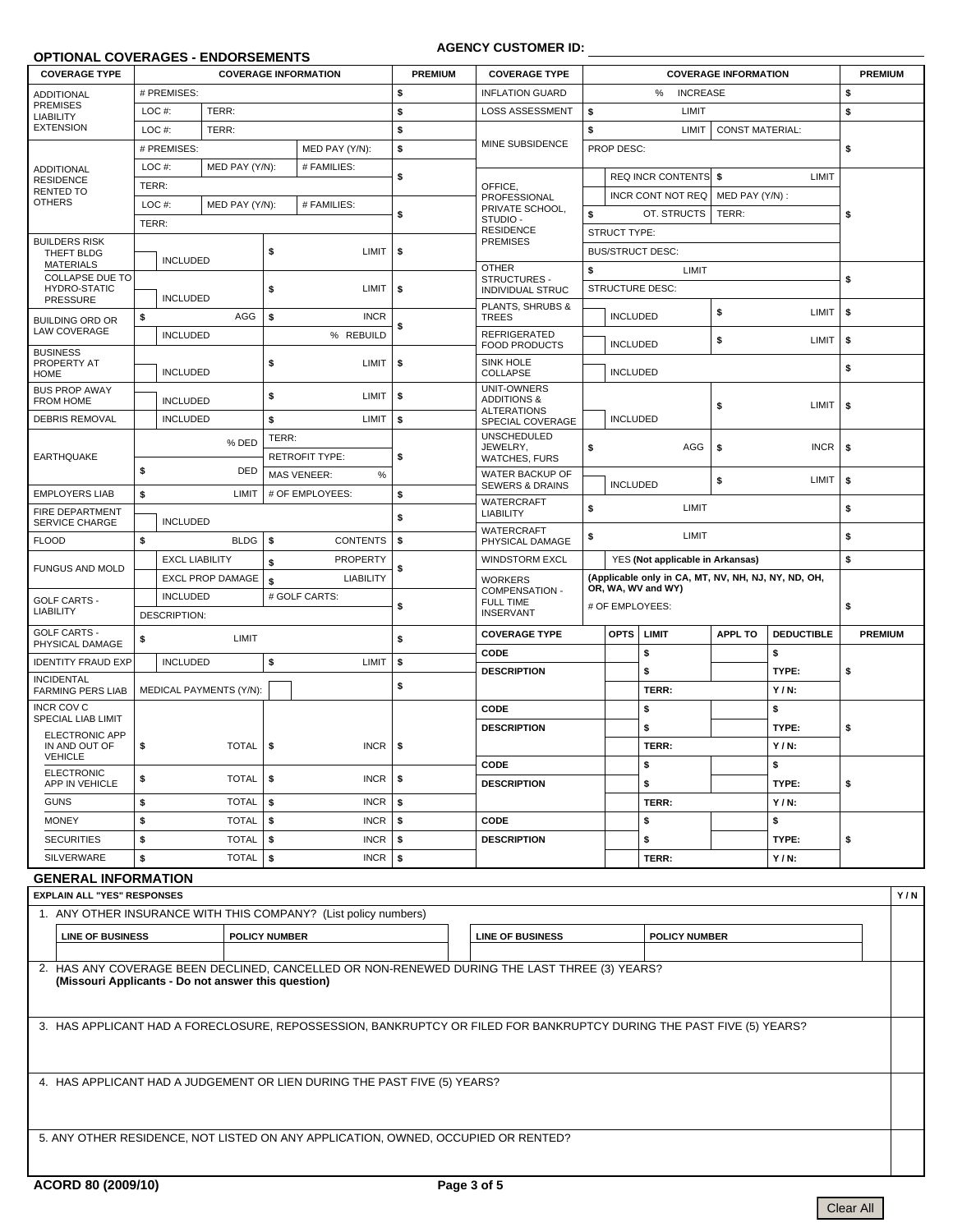### **GENERAL INFORMATION (continued)**

| <b>EXPLAIN ALL "YES" RESPONSES</b>                                                                                                 |                                                                                                                                                                                                                                                                             |                            |              |                 |                     |                    |                      |                    |        |                                                  |             |                     |                         |                   |                                | Y/N |
|------------------------------------------------------------------------------------------------------------------------------------|-----------------------------------------------------------------------------------------------------------------------------------------------------------------------------------------------------------------------------------------------------------------------------|----------------------------|--------------|-----------------|---------------------|--------------------|----------------------|--------------------|--------|--------------------------------------------------|-------------|---------------------|-------------------------|-------------------|--------------------------------|-----|
| 6. HAS INSURANCE BEEN TRANSFERRED WITHIN AGENCY?                                                                                   |                                                                                                                                                                                                                                                                             |                            |              |                 |                     |                    |                      |                    |        |                                                  |             |                     |                         |                   |                                |     |
| 7. DOES APPLICANT OWN ANY RECREATIONAL VEHICLES (SNOW MOBILES, DUNE BUGGIES, MINI BIKES, ATVS, etc), NOT SCHEDULED ON THIS POLICY? |                                                                                                                                                                                                                                                                             |                            |              |                 |                     |                    |                      |                    |        |                                                  |             |                     |                         |                   |                                |     |
| <b>MAKE</b><br>YEAR                                                                                                                |                                                                                                                                                                                                                                                                             |                            |              |                 |                     | <b>MODEL</b>       |                      |                    |        |                                                  |             | <b>BODY TYPE</b>    |                         |                   |                                |     |
|                                                                                                                                    |                                                                                                                                                                                                                                                                             |                            |              |                 |                     |                    |                      |                    |        |                                                  |             |                     |                         |                   |                                |     |
|                                                                                                                                    |                                                                                                                                                                                                                                                                             |                            |              |                 |                     |                    |                      |                    |        |                                                  |             |                     |                         |                   |                                |     |
|                                                                                                                                    |                                                                                                                                                                                                                                                                             |                            |              |                 |                     |                    |                      |                    |        |                                                  |             |                     |                         |                   |                                |     |
| 8. DURING THE LAST FIVE (5) YEARS [TEN (10) YEARS IN RHODE ISLAND], HAS ANY APPLICANT BEEN INDICTED FOR OR CONVICTED OF ANY DEGREE | OF THE CRIME OF FRAUD, BRIBERY, ARSON OR ANY OTHER ARSON-RELATED CRIME IN CONNECTION WITH THIS OR ANY OTHER PROPERTY?<br>(In RI, failure to disclose the existence of an arson conviction is a misdemeanor punishable by a sentence of up to one (1) year of imprisonment.) |                            |              |                 |                     |                    |                      |                    |        |                                                  |             |                     |                         |                   |                                |     |
| <b>GENERAL INFORMATION - RESIDENTIAL</b><br>EXPLAIN ALL "YES" RESPONSES UNLESS STATED OTHERWISE                                    |                                                                                                                                                                                                                                                                             |                            |              |                 |                     |                    |                      |                    |        |                                                  |             |                     |                         |                   |                                | Y/N |
| 1. ANY BUSINESS CONDUCTED ON PREMISES?                                                                                             |                                                                                                                                                                                                                                                                             |                            |              |                 | <b>FARMING</b>      |                    |                      |                    |        | <b>TELECOMMUTER</b>                              |             |                     |                         |                   |                                |     |
|                                                                                                                                    |                                                                                                                                                                                                                                                                             |                            |              |                 |                     |                    |                      |                    |        |                                                  |             |                     |                         |                   | DAY CARE # OF CHILDREN:        |     |
| 2. ANY RESIDENCE EMPLOYEES? # FULL TIME:                                                                                           |                                                                                                                                                                                                                                                                             |                            |              |                 | <b>DESCRIPTION:</b> |                    | HOME OFFICE/BUSINESS |                    |        | # PART TIME:                                     |             | <b>DESCRIPTION:</b> |                         |                   |                                |     |
| 3. ANY FLOODING, BRUSH, FOREST FIRE OR LANDSLIDE HAZARD?                                                                           |                                                                                                                                                                                                                                                                             |                            |              |                 |                     |                    |                      |                    |        |                                                  |             |                     |                         |                   |                                |     |
|                                                                                                                                    |                                                                                                                                                                                                                                                                             |                            |              |                 |                     |                    |                      |                    |        |                                                  |             |                     |                         |                   |                                |     |
| 4. ARE THERE ANY ANIMALS OR EXOTIC PETS KEPT ON PREMISES?                                                                          |                                                                                                                                                                                                                                                                             |                            |              |                 |                     |                    |                      |                    |        |                                                  |             |                     |                         |                   |                                |     |
| <b>ANIMAL TYPE</b>                                                                                                                 |                                                                                                                                                                                                                                                                             |                            | <b>BREED</b> |                 |                     | BITE HISTORY (Y/N) |                      |                    |        | <b>ANIMAL TYPE</b>                               |             | <b>BREED</b>        |                         |                   | BITE HISTORY (Y/N)             |     |
|                                                                                                                                    |                                                                                                                                                                                                                                                                             |                            |              |                 |                     |                    |                      |                    |        |                                                  |             |                     |                         |                   |                                |     |
| 5. IS PROPERTY SITUATED ON MORE THAN ONE ACRE? # OF ACRES:                                                                         |                                                                                                                                                                                                                                                                             |                            |              |                 |                     |                    |                      | LAND USED FOR:     |        |                                                  |             |                     |                         |                   |                                |     |
| 6. ANY UNCORRECTED FIRE OR BUILDING CODE VIOLATIONS?                                                                               |                                                                                                                                                                                                                                                                             |                            |              |                 |                     |                    |                      |                    |        |                                                  |             |                     |                         |                   |                                |     |
|                                                                                                                                    |                                                                                                                                                                                                                                                                             |                            |              |                 |                     |                    |                      |                    |        |                                                  |             |                     |                         |                   |                                |     |
| 7. IS THE DWELLING / HOME FOR SALE? (no explanation required)                                                                      |                                                                                                                                                                                                                                                                             |                            |              |                 |                     |                    |                      |                    |        |                                                  |             |                     |                         |                   |                                |     |
| 8. IS PROPERTY WITHIN 300 FEET OF A COMMERCIAL OR NON-RESIDENTIAL PROPERTY? (If "YES", describe in detail)                         |                                                                                                                                                                                                                                                                             |                            |              |                 |                     |                    |                      |                    |        |                                                  |             |                     |                         |                   |                                |     |
|                                                                                                                                    |                                                                                                                                                                                                                                                                             |                            |              |                 |                     |                    |                      |                    |        |                                                  |             |                     |                         |                   |                                |     |
| 9. IS THERE A TRAMPOLINE ON THE PREMISES?                                                                                          |                                                                                                                                                                                                                                                                             |                            |              |                 |                     |                    |                      |                    |        |                                                  |             |                     |                         |                   |                                |     |
|                                                                                                                                    | a. IF "YES", IS THERE A SAFETY NET? (no explanation needed)                                                                                                                                                                                                                 |                            |              |                 |                     |                    |                      |                    |        |                                                  |             |                     |                         |                   |                                |     |
| 10. WAS THE STRUCTURE ORIGINALLY BUILT FOR OTHER THAN A PRIVATE RESIDENCE AND THEN CONVERTED?                                      |                                                                                                                                                                                                                                                                             |                            |              |                 |                     |                    |                      |                    |        |                                                  |             |                     |                         |                   |                                |     |
| ORIGINAL OCCUPANCY:                                                                                                                |                                                                                                                                                                                                                                                                             |                            |              |                 |                     |                    |                      |                    |        |                                                  |             |                     |                         |                   |                                |     |
| 11. ANY LEAD PAINT?                                                                                                                |                                                                                                                                                                                                                                                                             |                            |              |                 |                     |                    |                      |                    |        |                                                  |             |                     |                         |                   |                                |     |
|                                                                                                                                    |                                                                                                                                                                                                                                                                             |                            |              |                 |                     |                    |                      |                    |        |                                                  |             |                     |                         |                   |                                |     |
| 12. IF A FUEL TANK IS ON PREMISES, HAS OTHER INSURANCE BEEN OBTAINED FOR THE TANK?                                                 | (If "YES", provide the name of the insurance company, the applicable limit and the cleanup sublimit)                                                                                                                                                                        |                            |              |                 |                     |                    |                      |                    |        |                                                  |             |                     |                         |                   |                                |     |
| <b>INSURANCE COMPANY:</b>                                                                                                          |                                                                                                                                                                                                                                                                             |                            |              |                 |                     |                    |                      |                    | LIMIT: |                                                  |             |                     |                         | CLEANUP/SUBLIMIT: |                                |     |
|                                                                                                                                    |                                                                                                                                                                                                                                                                             |                            |              |                 | NAME OF COMMUNITY:  |                    |                      |                    |        |                                                  |             |                     |                         |                   |                                |     |
| 13. IS THE RESIDENCE IN A GATED COMMUNITY?                                                                                         |                                                                                                                                                                                                                                                                             |                            |              |                 |                     |                    |                      |                    |        |                                                  |             |                     |                         |                   |                                |     |
| 14. IF BUILDING IS UNDER CONSTRUCTION, IS THE APPLICANT THE GENERAL CONTRACTOR?                                                    |                                                                                                                                                                                                                                                                             |                            |              |                 |                     |                    |                      |                    |        |                                                  |             |                     |                         |                   |                                |     |
| <b>START DATE</b>                                                                                                                  | <b>COMP DATE</b>                                                                                                                                                                                                                                                            | INT                        | EXT          | <b>ADDITION</b> |                     |                    |                      |                    |        | ADD LEVEL   STRUC CHANGES   MATERIALS UNATTACHED |             |                     | <b>OCC DURING REN</b>   |                   | <b>COST OF PROJECT</b>         |     |
|                                                                                                                                    |                                                                                                                                                                                                                                                                             | %                          | %            |                 | sq. ft.             | sq. ft.            |                      | Y/N                |        | <b>INCL</b>                                      | <b>EXCL</b> |                     | Y/N                     | \$                |                                |     |
| 15. IS THERE AN APPROVED CARBON MONOXIDE ALARM IN OPERATING CONDITION WITHIN THE MANDATED NUMBER OF FEET OF EVERY                  | ROOM USED FOR SLEEPING PURPOSES? (IL - 15 FT) (no explanation needed)                                                                                                                                                                                                       |                            |              |                 |                     |                    |                      |                    |        |                                                  |             |                     |                         |                   |                                |     |
| 16. IS THE NAMED INSURED THE OWNER OF THE PROPERTY? (If "NO", provide the name of the owner)<br><b>OWNER'S NAME:</b>               |                                                                                                                                                                                                                                                                             |                            |              |                 |                     |                    |                      |                    |        |                                                  |             |                     |                         |                   |                                |     |
| <b>GENERAL INFORMATION - RENTERS AND CONDOS ONLY</b>                                                                               |                                                                                                                                                                                                                                                                             |                            |              |                 |                     |                    |                      |                    |        |                                                  |             |                     |                         |                   |                                |     |
| <b>EXPLAIN ALL "NO" RESPONSES</b>                                                                                                  |                                                                                                                                                                                                                                                                             |                            |              |                 |                     |                    |                      |                    |        |                                                  |             |                     |                         |                   |                                | Y/N |
| 1. IS THERE A MANAGER ON THE PREMISES? MANAGER'S NAME:                                                                             |                                                                                                                                                                                                                                                                             |                            |              |                 |                     |                    |                      |                    |        |                                                  |             |                     | PHONE (A/C,No):         |                   |                                |     |
| 2.                                                                                                                                 | IS THERE A SECURITY ATTENDANT?                                                                                                                                                                                                                                              |                            |              |                 |                     |                    |                      |                    |        |                                                  |             |                     |                         |                   |                                |     |
|                                                                                                                                    |                                                                                                                                                                                                                                                                             |                            |              |                 |                     |                    |                      |                    |        |                                                  |             |                     |                         |                   |                                |     |
| 3. IS THE BUILDING ENTRANCE LOCKED?                                                                                                |                                                                                                                                                                                                                                                                             |                            |              |                 |                     |                    |                      |                    |        |                                                  |             |                     |                         |                   |                                |     |
| ADDITIONAL INTEREST (Attach ACORD 45, Additional Interest Schedule, if more space is required)                                     |                                                                                                                                                                                                                                                                             |                            |              |                 |                     |                    |                      |                    |        |                                                  |             |                     |                         |                   |                                |     |
| <b>INTEREST</b>                                                                                                                    |                                                                                                                                                                                                                                                                             | NAME AND ADDRESS RANK:     |              |                 |                     | <b>EVIDENCE:</b>   |                      |                    |        |                                                  |             |                     |                         |                   | <b>INTEREST IN ITEM NUMBER</b> |     |
| <b>ADDITIONAL INSURED</b>                                                                                                          |                                                                                                                                                                                                                                                                             |                            |              |                 |                     |                    |                      | <b>CERTIFICATE</b> |        | <b>SEND BILL</b>                                 |             |                     |                         |                   |                                |     |
|                                                                                                                                    |                                                                                                                                                                                                                                                                             |                            |              |                 |                     |                    |                      |                    |        |                                                  |             |                     | <b>LOCATION:</b>        |                   | <b>BUILDING:</b>               |     |
| <b>LIENHOLDER</b>                                                                                                                  |                                                                                                                                                                                                                                                                             |                            |              |                 |                     |                    |                      |                    |        |                                                  |             |                     | <b>VEHICLE:</b>         |                   | <b>BOAT:</b>                   |     |
| <b>LOSS PAYEE</b>                                                                                                                  |                                                                                                                                                                                                                                                                             |                            |              |                 |                     |                    |                      |                    |        |                                                  |             |                     | <b>ITEM<br/>CLASS:</b>  |                   | <b>ITEM:</b>                   |     |
| <b>MORTGAGEE</b>                                                                                                                   |                                                                                                                                                                                                                                                                             |                            |              |                 |                     |                    |                      |                    |        |                                                  |             |                     | <b>ITEM DESCRIPTION</b> |                   |                                |     |
| <b>TRUSTEE</b>                                                                                                                     |                                                                                                                                                                                                                                                                             |                            |              |                 |                     |                    |                      |                    |        |                                                  |             |                     |                         |                   |                                |     |
|                                                                                                                                    |                                                                                                                                                                                                                                                                             | <b>REFERENCE / LOAN #:</b> |              |                 |                     |                    |                      |                    |        |                                                  |             |                     |                         |                   |                                |     |